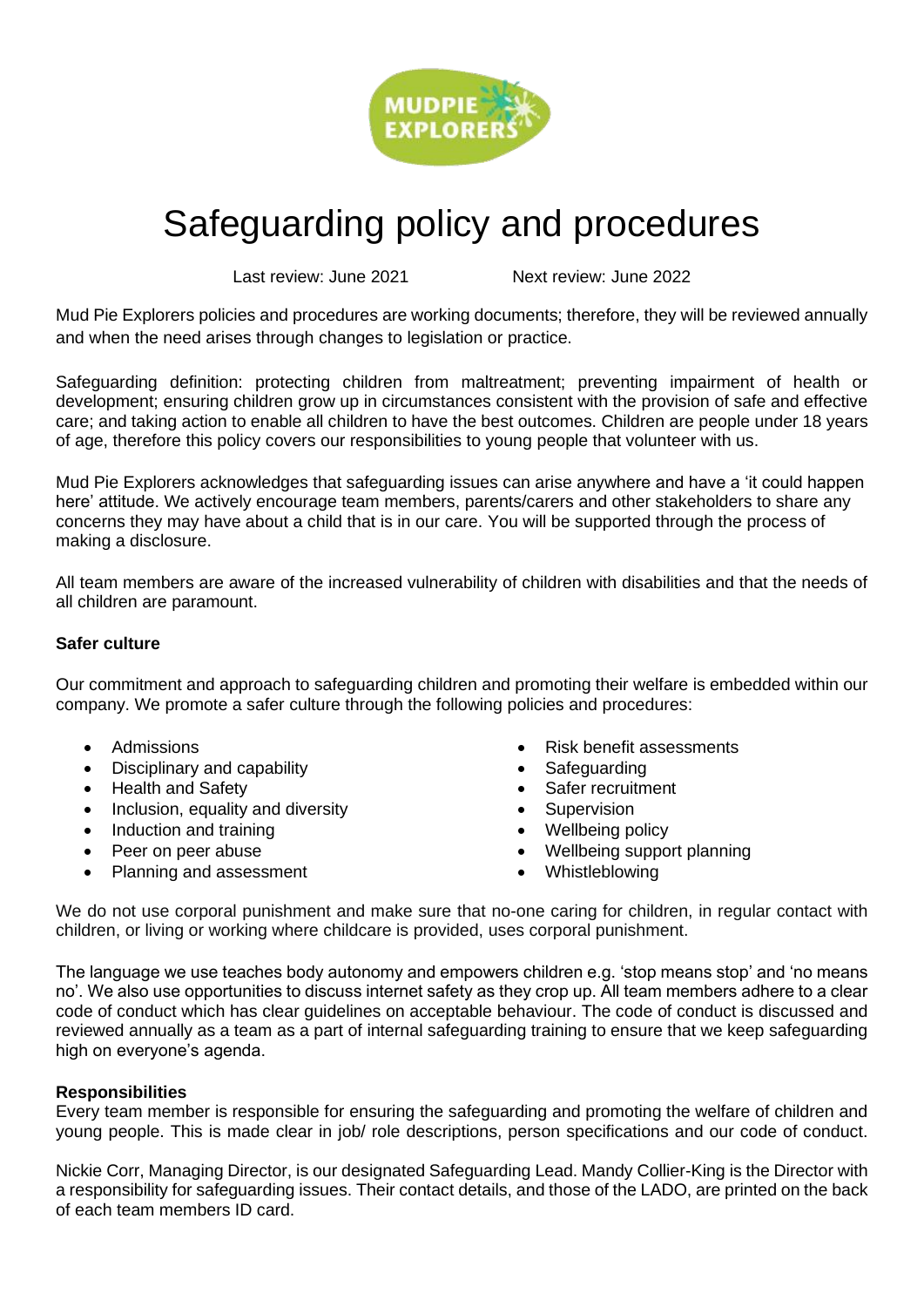## **If concerns arise**

If a team member sees or hears something that concerns them, they will ALWAYS share their concerns, however small. This may be anything that they feel is a concern including possible neglect, sudden or unexplained changes such as eating habits or general behaviour. All details must be recorded on a safeguarding log form and passed onto the Manging Director the same day. Ongoing concerns will be recorded, shared and discussed with other team members who come into contact with the child.

## **Dealing with disclosures**

If a child tells a team member something which raises concerns that a child is at risk of harm in any of the following areas:

- ➢ Physical
- ➢ Sexual
- ➢ Emotional
- ➢ Neglect
- ➢ Radicalisation (the process that moves a person to legitimise their support or use of violence).

the following steps will be followed:

- $\triangleright$  Listen at the child's pace. Acknowledge what is being said, let them know they did the right thing in talking about it and that it's not their fault. Use TED- tell me about it, explain to me, describe it for me.
- ➢ Avoid closed and leading questions.
- ➢ Timescales are important. For example, 'when was the last time this happened?'
- $\triangleright$  Remember that you must not promise to 'keep a secret'. The adult should make it clear that there are limits to confidentiality at the beginning of the conversation and that you will have to share the information.
- $\triangleright$  Reassure the child that they have done nothing wrong and that they have done the right thing in letting someone know.
- ➢ A safeguarding log form will be completed and shared with the Manging Director on the same day.
- $\triangleright$  Be prepared to answer the 'what happens next?' question.

Team members will be informed of the outcome of their reported concern. If they are unhappy with the outcome they can discuss it with the Managing Director or call the local authorities Access and Response Team (ART) themselves for further advice.

## **Children at immediate risk of harm**

If a team member has reason to believe that a child is in immediate risk of harm a referral should be made to ART or the Police immediately. Anyone can make a referral. If the Managing Director does not make the referral she will need to be informed immediately.

#### **Concerns about another team member**

If a team member has concerns about a colleague may have:

- $\triangleright$  Behaved in a manner that may have harmed a child
- ➢ Possibly committed a criminal offence against a child
- $\triangleright$  Behaved towards a child in a way that indicates that he/ she would pose risk of harm if working regularly or closely with children

The child and the adult about whom the allegations have been made should NOT be questioned. The Managing Director should be notified immediately, who will contact ACT. If the concerns are about the Managing Director, Mandy Collier-King (designated Safeguarding Director) should be contacted on 07557 943372. If a team member is uncertain of a course of action they should contact ART for advice on 01454 866000.

We will act swiftly and make appropriate referrals where an allegation is made that a member has committed an offence against a child, harmed a child, or acted in a way that calls into question their suitability for working with children. In such cases the Access and Response Team shall be contacted for guidance on 01454 866000.

#### **Concerns about our safeguarding practice**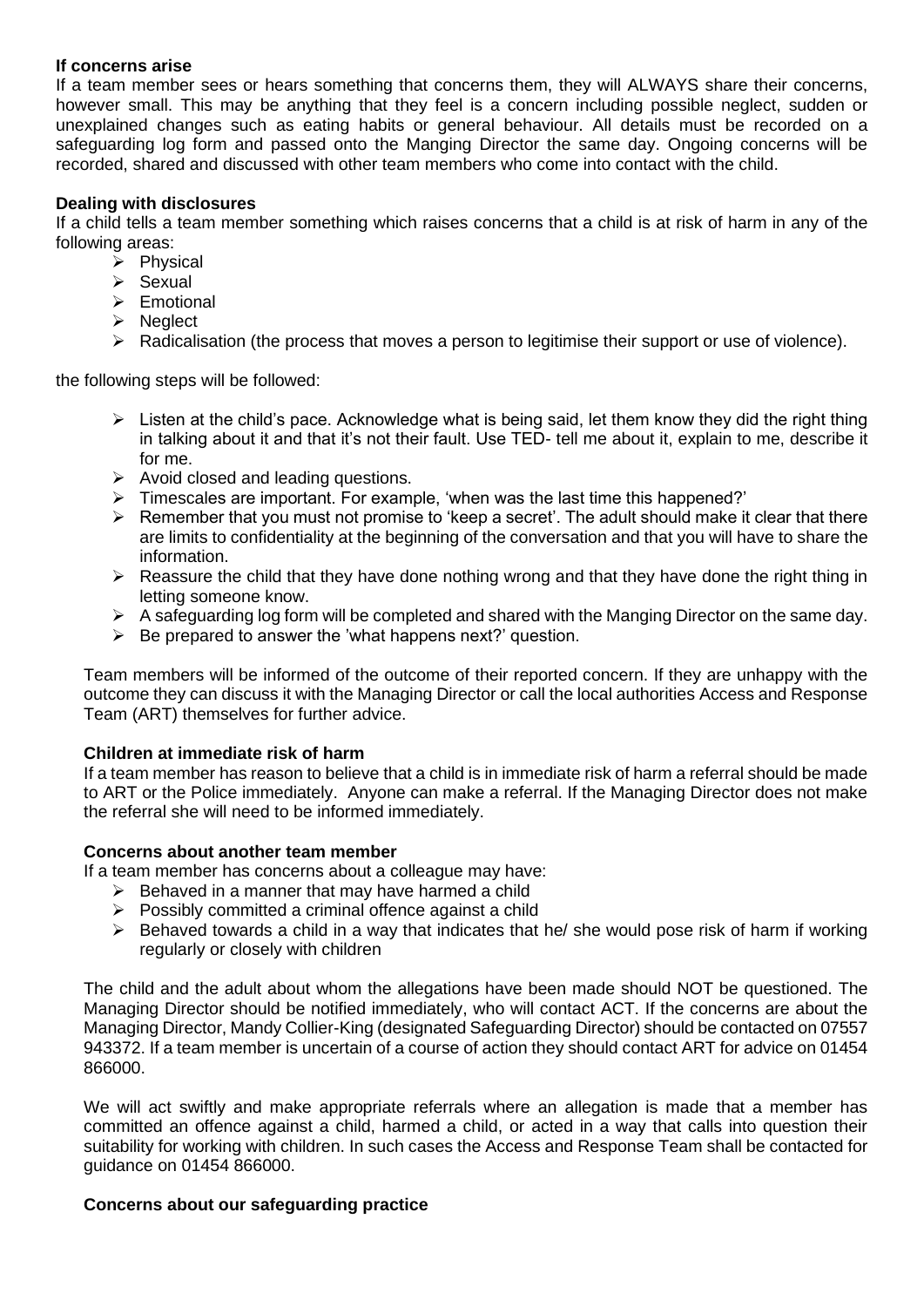If a team member has concerns about our safeguarding practice they are invited to discuss the matter with Nickie or Mandy, in line with our whistleblowing policy.

If this is not possible or the team member feels the issue is not resolved after speaking with them they are advised to contact the Local Authority Designated Officer (LADO) on 01454 866000 or the NSPCC whistleblowing helpline on 0800 028 0285/ help@nspcc.or.uk.

## **The process of information sharing**

All safeguarding concerns, however small they may seem, need to be shared. Each team member is responsible for ensuring the Managing Director is aware of concerns. If this is done verbally it is ALWAYS followed up by sending Nickie a safeguarding log form on the same day. All details will be recorded in a factual way, with no speculation and will be safely stored. When concerns arise within a local school or other setting our concerns will also be shared with the Safeguarding Lead there. In schools this will usually be the Head.

All data is handled in accordance with the requirements of the Data Protection Act 2018 and Human Rights Act 1998. Reasonable steps will be taken to ensure that sensitive information about a child or the child's family is only disclosed to those people who need to know. The information sharing flowchart for safeguarding produced by South Glos Council will be referred to as required. There are copies in the office and in each team members form file.

Regardless of the duty of confidentiality, if any member of staff has reason to believe that a child may be suffering harm, or be at risk of harm, their duty is to forward this information without delay to the Managing Director and the designated member of staff for Safeguarding at the setting. The best interests of the child come first, this overrides our obligations regarding confidentiality.

Upon receiving information the safeguarding lead (deputy in their absence) will decide what will happen next. This may be actions to:

- $\triangleright$  Remove the risk
- $\triangleright$  Avoid the risk
- $\triangleright$  Reduce the risk
- $\triangleright$  Accept and manage the risk
- Some example actions are:
- ➢ Keeping the record in case further information comes to light so a wider picture can be obtained.
- ➢ Contacting Mandy Collier- King and / or the Assessment and Response Team (ART) for advice.
- $\triangleright$  Meeting/ calling with the family to discuss the needs of the child.
- ➢ Contacting ART to make a referral for a service with the consent of the family is safe to do so, otherwise without their consent.
- ➢ Referring/ signposting the family to local services for support.

The safeguarding lead (or deputy in their absence) will communicate with Mandy Collier- King, (the Director with responsibility for safeguarding) as required. Any safeguarding issues will be reported to the Directors of MPE.

If a child is removed from our setting after the raising of concerns with a parent/ carer the safeguarding lead will inform ART of our concerns, no matter how insignificant they may appear.

## **Photographing/ videoing children**

We will not allow images of pupils to be used on websites, publicity, or press releases, without express permission from the parent, and if we do obtain such permission, we will not identify individual children by name. Children will always be asked if they are happy to have their photos taken. Also, if the parent gives permission, we will then ask for permission of the child for their images to be used.

Photos/ videos taken on mobile phones must be stored on the company "OneDrive" which is password protected. They must only be used for Mud Pie Explorers and never for personal use. The only exception being when photos are of our own children and no one else.

We cannot however be held accountable for photographs or video footage taken by parents or members of the public.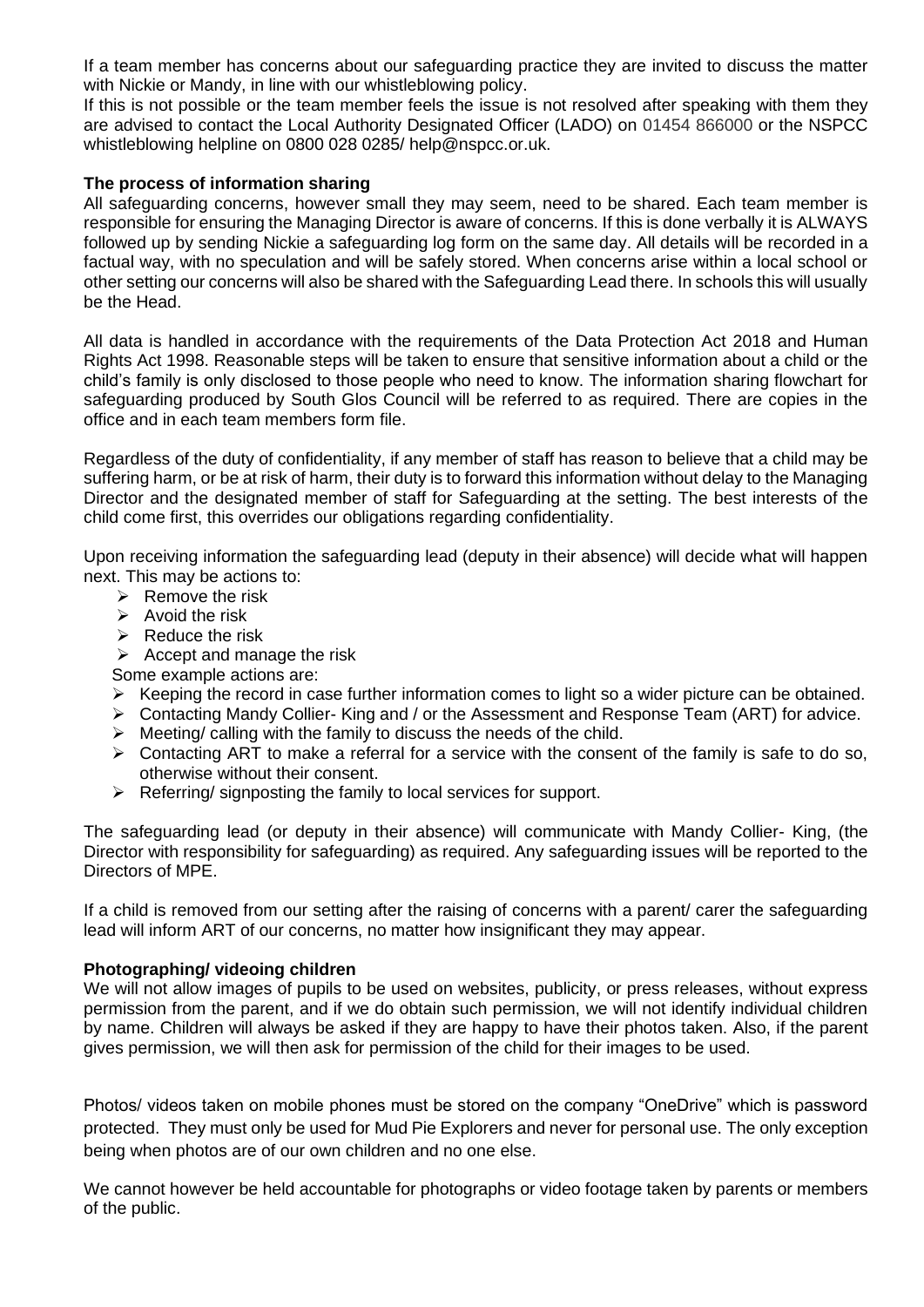## **Emotional support for team members**

Listening support/ debriefing is offered to team members that have found working with safeguarding issues challenging either from their line manager as soon as possible and also through the supervision process.

## **Reviews**

There will be an annual review of this safeguarding policy and procedures as well as a documented review of all safeguarding paperwork. This will be conducted by the safeguarding lead and the designated safeguarding Director.

| <b>Date</b>                   | <b>Details of Change</b>                                                                                                                                                                                                    |  |  |  |  |
|-------------------------------|-----------------------------------------------------------------------------------------------------------------------------------------------------------------------------------------------------------------------------|--|--|--|--|
| Dec 18                        | Changed Nickie to Managing Director. Added photos stored on<br>OneDrive.                                                                                                                                                    |  |  |  |  |
| Feb 19                        | Added that children with disabilities are more vulnerable to abuse.<br>Added if a child leaves our setting after concerns raised, we will share<br>info with ART.                                                           |  |  |  |  |
| Mar 20                        | Updated personal conduct. Added about corporal punishment.<br>Safeguarding log updated.                                                                                                                                     |  |  |  |  |
| May 20                        | Added contacting children during covid 19. Moved personal conduct into<br>conduct<br>separate<br>code<br>document.<br>of<br>Added this policy is relevant to the young people who volunteer with us-<br>all those under 18. |  |  |  |  |
| June 20                       | Added the section about 'safer culture' referring to other policies and<br>procedures. Added reviews.                                                                                                                       |  |  |  |  |
| June 21                       | Removed contacting children during covid 19 lockdowns.<br>Made<br>document more succinct                                                                                                                                    |  |  |  |  |
| Date of next review: Jun 2022 |                                                                                                                                                                                                                             |  |  |  |  |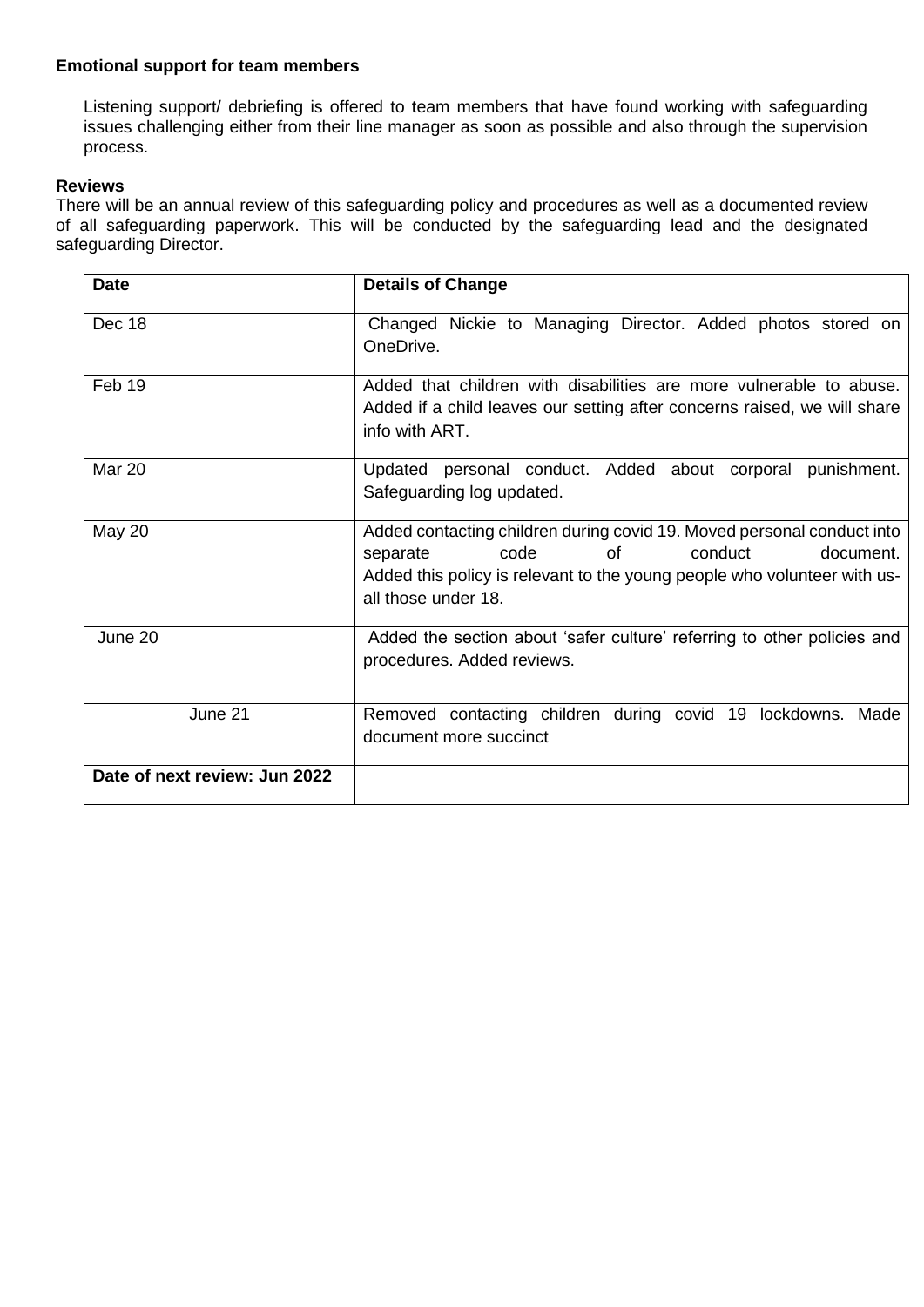This form must be forwarded to the safeguarding lead on the day of completion.

| Safeguarding and                                                                                                                                                                                                                                                                                                                                                                                                            | Childs full name:  |                  |       |             |  |  |  |
|-----------------------------------------------------------------------------------------------------------------------------------------------------------------------------------------------------------------------------------------------------------------------------------------------------------------------------------------------------------------------------------------------------------------------------|--------------------|------------------|-------|-------------|--|--|--|
| wellbeing log                                                                                                                                                                                                                                                                                                                                                                                                               | Session attending: |                  |       |             |  |  |  |
|                                                                                                                                                                                                                                                                                                                                                                                                                             |                    |                  |       |             |  |  |  |
|                                                                                                                                                                                                                                                                                                                                                                                                                             |                    |                  |       |             |  |  |  |
| Type of concern: Child protection                                                                                                                                                                                                                                                                                                                                                                                           |                    | Safety/ security | Other |             |  |  |  |
|                                                                                                                                                                                                                                                                                                                                                                                                                             |                    |                  |       |             |  |  |  |
|                                                                                                                                                                                                                                                                                                                                                                                                                             |                    |                  |       |             |  |  |  |
| Record of concerns:                                                                                                                                                                                                                                                                                                                                                                                                         |                    |                  |       |             |  |  |  |
| What are you worried about? Why are you worried? How worried are you?<br>٠<br>Include what you saw (when and where), what you said (when, where, to whom), what was said to<br>$\bullet$<br>you (when, where, who by)<br>What you did<br>$\bullet$<br>If applicable, include the child's exact words and/or size, shape and location of any injury<br>Include as much context as possible<br>Continue overleaf if necessary |                    |                  |       |             |  |  |  |
|                                                                                                                                                                                                                                                                                                                                                                                                                             |                    |                  |       |             |  |  |  |
| Signs of safety. What is working well?                                                                                                                                                                                                                                                                                                                                                                                      |                    |                  |       |             |  |  |  |
| What do you want to happen?                                                                                                                                                                                                                                                                                                                                                                                                 |                    |                  |       |             |  |  |  |
|                                                                                                                                                                                                                                                                                                                                                                                                                             |                    |                  |       |             |  |  |  |
| with<br>Info<br>shared                                                                                                                                                                                                                                                                                                                                                                                                      |                    |                  |       |             |  |  |  |
| parents/ carers? If                                                                                                                                                                                                                                                                                                                                                                                                         |                    |                  |       |             |  |  |  |
| not, why not?                                                                                                                                                                                                                                                                                                                                                                                                               |                    |                  |       |             |  |  |  |
| External<br>agencies                                                                                                                                                                                                                                                                                                                                                                                                        |                    |                  |       |             |  |  |  |
| notified?                                                                                                                                                                                                                                                                                                                                                                                                                   |                    |                  |       |             |  |  |  |
|                                                                                                                                                                                                                                                                                                                                                                                                                             |                    |                  |       |             |  |  |  |
| Name of team                                                                                                                                                                                                                                                                                                                                                                                                                |                    | Signature        |       | Date & time |  |  |  |
| member                                                                                                                                                                                                                                                                                                                                                                                                                      |                    |                  |       |             |  |  |  |
|                                                                                                                                                                                                                                                                                                                                                                                                                             |                    |                  |       |             |  |  |  |
| Date passed onto                                                                                                                                                                                                                                                                                                                                                                                                            |                    |                  |       |             |  |  |  |
| safeguarding lead                                                                                                                                                                                                                                                                                                                                                                                                           |                    |                  |       |             |  |  |  |
| Decision/<br>action                                                                                                                                                                                                                                                                                                                                                                                                         |                    |                  |       |             |  |  |  |
| taken with date                                                                                                                                                                                                                                                                                                                                                                                                             |                    |                  |       |             |  |  |  |